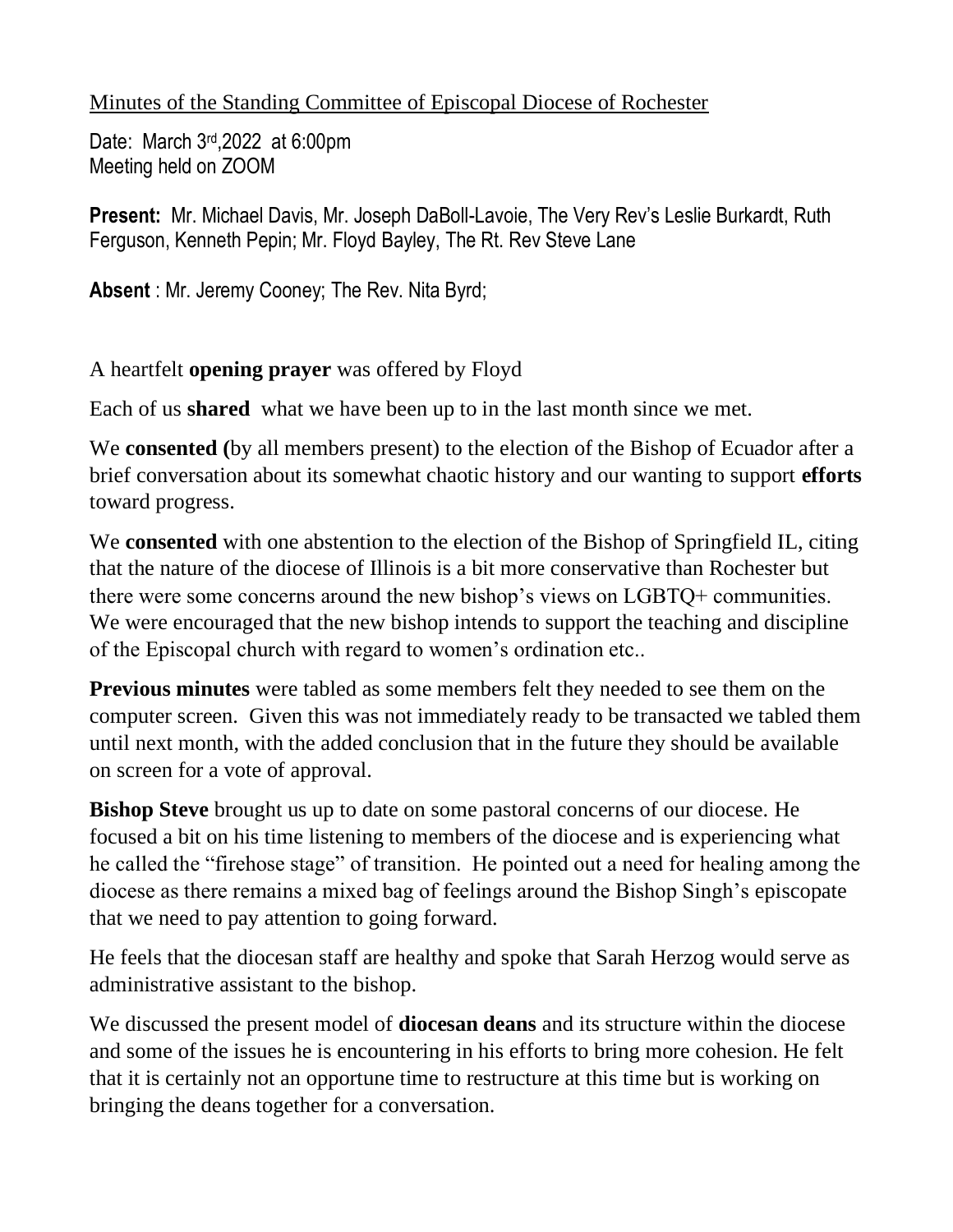He is working on a **Video Series** on the theme of Lent. Hoping this will be a good resource for the diocese.

He is in the process of putting together a **Day of Refreshment with clergy and also a Renewal of Ordination Vows** on April 5<sup>th</sup>.

He spoke of the Boiler Plate process we have concerning our **Necrology** which for some appears as divisive in it favoring some over others. He reminded us that the only way it works is someone needs to notify the office of a death in the diocese for this to be sent out. And some choose not to have the diocese informed.

The bishop will be traveling to the Province II meeting and the **House of Bishops in Texas**. Conversation pursued as to how he will be contacted while he is away. He will have Sarah be his point person and will communicate through her to the district deans if any pastoral needs arise while he is absent.

Bishop Steve then led us through a well constructed **PowerPoint Presentation** that included a phased process of Episcopal Transition.

His presentation outlined the steps and gave us a general scope of what is before us and how we might approach it as well as a timeline for the various stages to be accomplished.

Michael as chair asked Leslie to get the ball rolling by contacting Bishop Ousley in order to get us a copy of the **MANUAL** and to find us a consultant to lead us in this process. We discussed further ways we might begin to tackle this as a committee agreeing to give it a little time and prayer to see who or what dyad might take on the task of being the Standing Committee's point person(s). The bishop mentioned that the diocesan office could serve our administrative needs as hiring out would be too costly and not necessary. It was mentioned that we really need to pull together as a group and really begin to call each other to accountability as our task as a committee is moving into more Herculean territory. Michael agreed to talk with some of our missing members.

**Roch Whitman** is scheduled to be interviewed for candidacy at our next meeting on March 23<sup>rd</sup>. Michael and Sarah will coordinate what is needed for this and some of us clergy who have been through the process will explore appropriate questions. The bishop was very helpful in clarifying the distinctive roles of COM and SC with regards to someone in the process. In simple terms COM 's job is to help to prepare someone in the process while SC is interested in finding impediments or clearing someone to ordination.